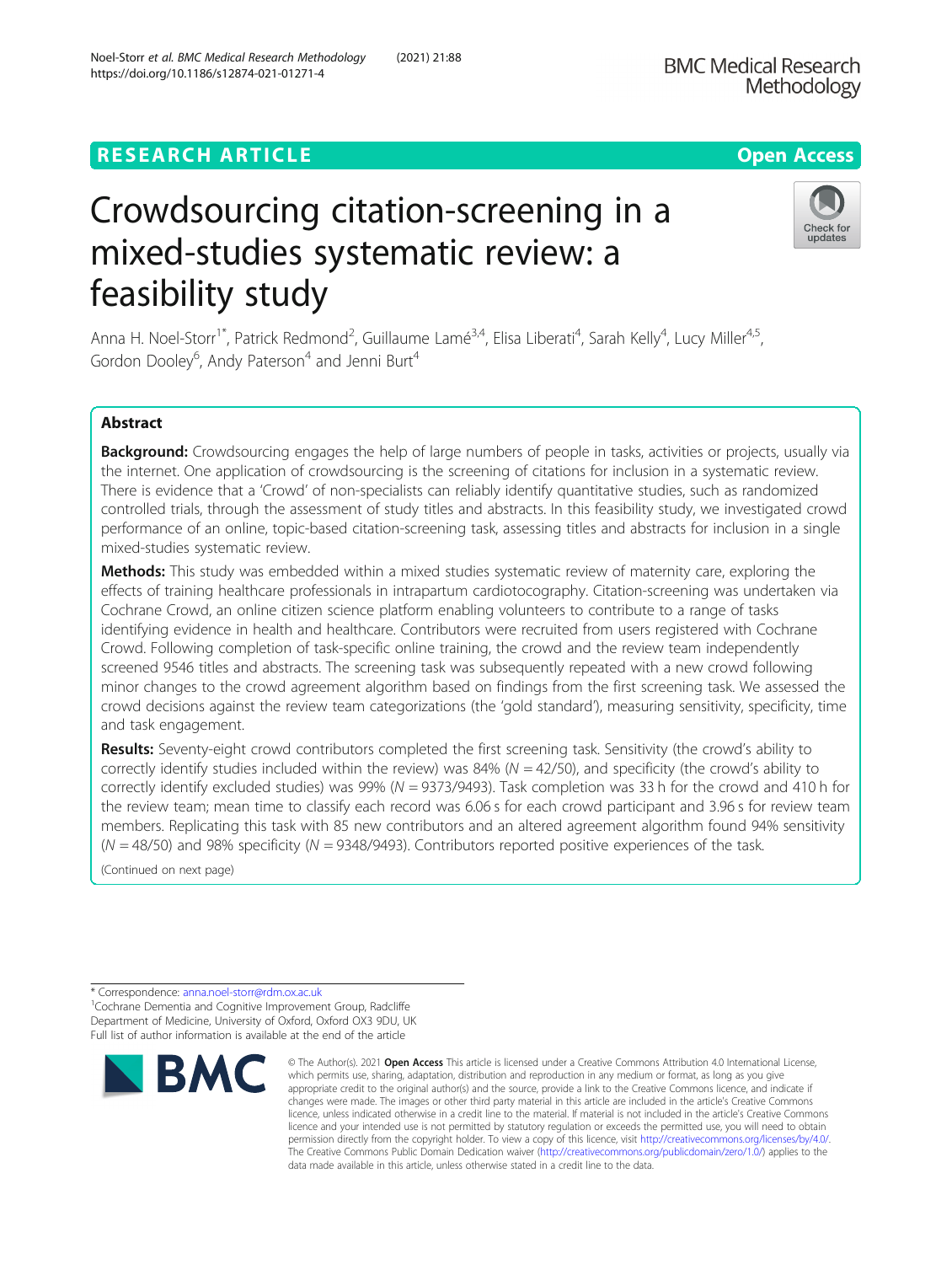#### (Continued from previous page)

**Conclusion:** It might be feasible to recruit and train a crowd to accurately perform topic-based citation-screening for mixed studies systematic reviews, though resource expended on the necessary customised training required should be factored in. In the face of long review production times, crowd screening may enable a more timeefficient conduct of reviews, with minimal reduction of citation-screening accuracy, but further research is needed.

Keywords: Crowdsourcing, Systematic review, Evidence synthesis, Citizen science, Information retrieval, Citations

#### Background

Systematic reviews are essential to locate, appraise and synthesize the available evidence for healthcare interventions [[1\]](#page-9-0). Citation-screening is a key step in the review process whereby the search results identified from searches often performed across multiple databases, are assessed based on strict inclusion and exclusion criteria. The task is performed through an assessment of a record's title and abstract (what we term 'citation'). The aim is to remove records that are not relevant and determine those for which the full-text paper should be obtained for further scrutiny. This is no easy task. One study found a mean of 1781 citations were retrieved in systematic review searches (ranging from 27 to 92,020 hits retrieved from searches), from which a mean of 15 studies were ultimately included in each review: an overall yield rate of only 2.94% [\[2\]](#page-9-0). In part driven by the resources required to undertake citation-screening, reviews are typically time and labour intensive, taking an average of 67.3 weeks to complete [[2](#page-9-0)] (Borah 2017). Moreover, the challenge of locating relevant evidence for reviews is becoming ever greater: over the last decade, research output has more than doubled, and approximately 4000 healthrelated articles are now published every week [\[3](#page-9-0)–[5](#page-9-0)]. New approaches are needed to support systematic review teams to manage the screening of increasing numbers of citations.

One possible solution is crowdsourcing [[6\]](#page-9-0). Crowdsourcing engages the help of large numbers of people in tasks, activities or projects, usually via the internet. Such approaches have been trialled in a number of health research areas, using volunteers to process, filter, classify or categorise large amounts of research data [[7,](#page-9-0) [8\]](#page-9-0). More recently, the role of crowdsourcing in systematic reviews has been explored, with citation-screening proving a feasible task for such a crowdsourced approach  $[9-12]$  $[9-12]$  $[9-12]$  $[9-12]$  $[9-12]$ . Cochrane, an international not-for-profit organization and one of the most well-known producers of systematic reviews of RCTs, is an early adopter of the use of crowdsourcing in the review process. Since the launch of their Cochrane Crowd citizen science platform in May 2016, over 18,000 people from 158 countries have contributed to the classification of over 4.5 million records [\[13](#page-9-0)].

To date, crowdsourcing experiments in citationscreening have often focussed on identifying studies for intervention reviews, with included studies often limited to randomised or quasi-randomized controlled trials [[9](#page-9-0)– [11\]](#page-9-0). Whilst this supports traditional systematic reviews concerned with evidence of effectiveness, an increasing number of reviews in health and healthcare now address research questions requiring the identification and synthesis of both quantitative and qualitative evidence [[14](#page-9-0)– [16\]](#page-9-0). Much less has been done to explore the effectiveness of using a crowd to screen citations for complex, mixed studies reviews. One study by Bujold and colleagues used a small crowd ( $n = 15$ ) to help screen the search results for a review on patients with complex care needs. The study was not a validation study and so does not provide crowd accuracy measures; however, the authors concluded that crowdsourcing may have a role to play in this stage of the review production process, bringing benefit to the author team and crowd contributor alike [[17](#page-9-0)].

#### Aims and objectives

The aim of this feasibility study was to investigate whether a crowd could accurately and efficiently undertake citation-screening for a mixed studies systematic review. Our objectives were to assess:

- (1) Crowd sensitivity, determined by the crowd's ability to correctly identify the records that were subsequently included within the review by the research team
- (2) Crowd specificity, determined by the crowd's ability to correctly identify the records that were subsequently rejected by the research team
- (3) Crowd efficiency, determined by the speed of the crowd in undertaking the task and the proportion of records which were sent to crowd resolvers for a final decision
- (4) Crowd engagement, determined by qualitative assessment of their satisfaction with the citationscreening task and readiness to participate

#### Methods

#### The systematic review

This study was embedded within a mixed studies systematic review exploring training for healthcare professionals in intrapartum electronic fetal heart rate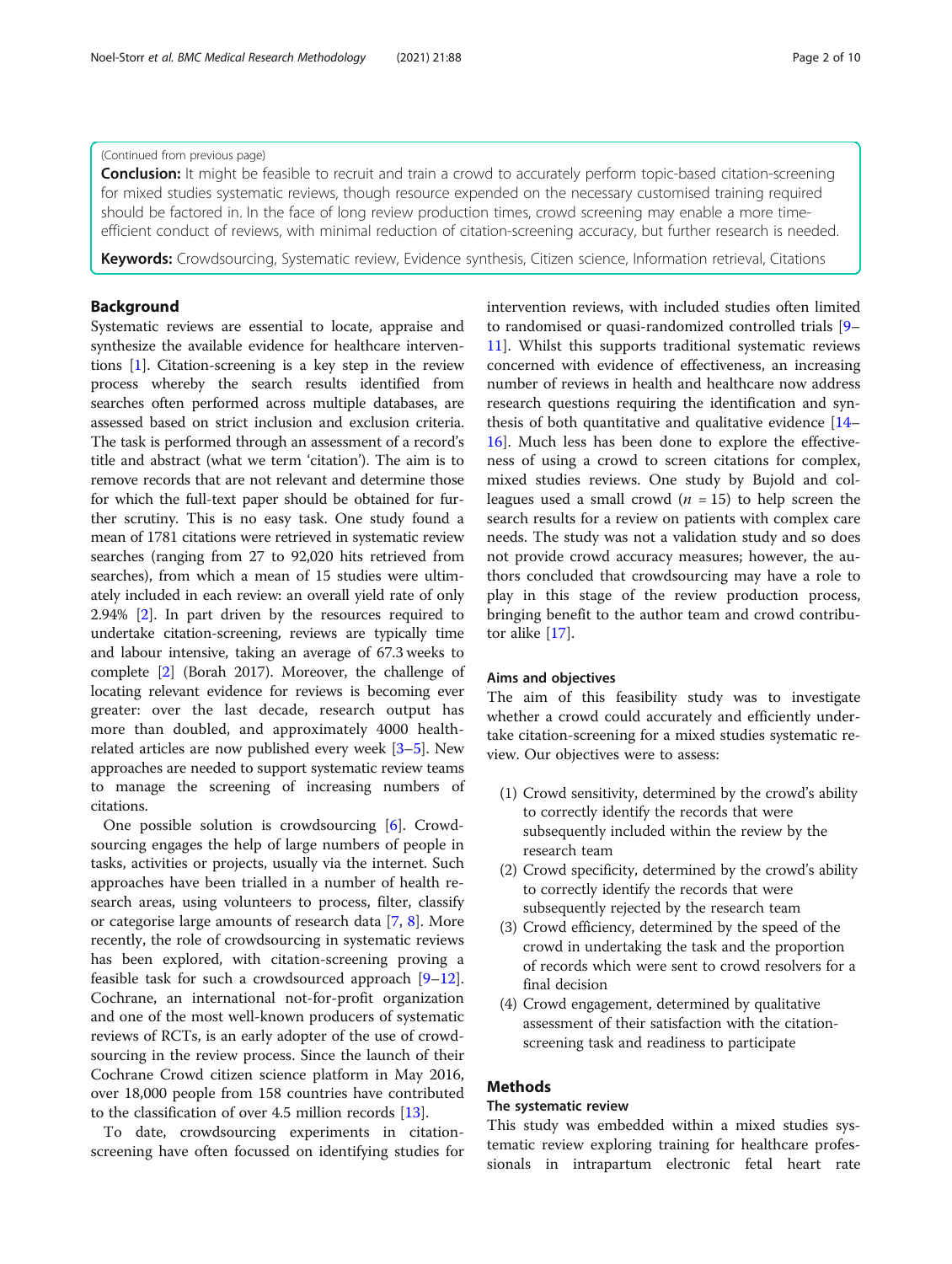<span id="page-2-0"></span>monitoring with cardiotocography [[18\]](#page-9-0). Cardiotocography is widely used in high-risk labours to detect heart rate abnormalities which may indicate fetal distress, in order to intervene or expedite birth as required. The aim of the review was to examine the effects of training for healthcare professionals in intrapartum cardiotocography and to assess evidence for optimal methods of training. All primary empirical research studies that evaluated cardiotocography training for healthcare professionals were eligible for inclusion in the review, irrespective of study design.

#### Crowdsourcing platform

The citation-screening task was hosted on the Cochrane Crowd platform [\[19](#page-9-0)]. This citizen science platform offers contributors a range of small, discrete tasks aimed at identifying and describing evidence in health and healthcare. There is no requirement for contributors to have any relevant background in research or healthcare: anyone with an interest in helping may volunteer to do so. The main activities available to contributors to Cochrane Crowd are tasks aimed at identifying or describing reports of RCTs. In these, contributors are asked to look at a series of citations (titles and abstracts of journal articles or trial registry records) and classify them as either reporting an RCT or not reporting an RCT (see Fig. 1).

Cochrane Crowd employs two strategies to ensure accuracy of contributor screening decisions. Firstly, each contributor is required to complete an interactive, bespoke customised training module prior to commencing each task, designed to improve their likelihood of making the correct classification for each record ('individual accuracy'). Secondly, each record is reviewed and classified by multiple contributors, with an agreement algorithm used to improve the crowd's likelihood of making the correct classification for each record ('collective accuracy'). Typically, either three or four (depending on the task and experience of the individual screeners) consecutive identical classifications are required for a record to be labelled as either an RCT or not an RCT and removed from the screening task. Breaks in the consecutive chain, or 'unsure' classifications, are reviewed by crowd 'resolvers', highly experienced crowd contributors who make a final classification decision. Contributors are also supported in the screening task by the use of pre-specified highlighted words and phrases added automatically to each record they assess. These highlights flag notable parts of a title or abstract, and are used to direct a screener's attention to key phrases or words which may help them make a classification decision (Fig. 1). On Cochrane Crowd, red highlights are used to flag words that may appear on citations that are unlikely to be relevant, whilst yellow highlights indicate

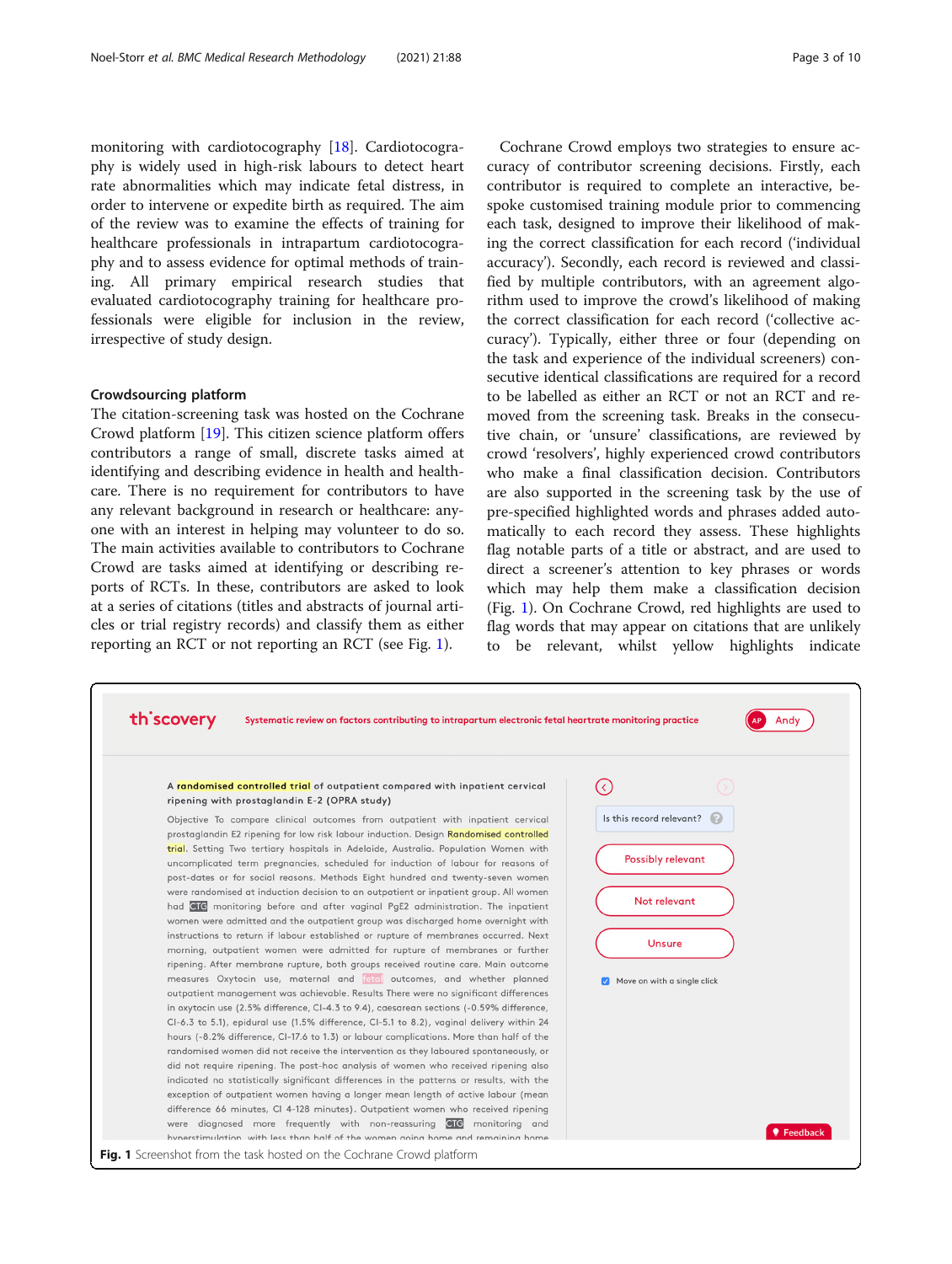particularly relevant keywords (such as 'randomly assigned', in an RCT classification task).

#### Citation screening task

Citations for screening were generated through searches conducted according to the review protocol [[18\]](#page-9-0) (Appendix [1](#page-8-0)). The initial search identified a total of 10,223 records; after the removal of duplicates, 9546 records remained for screening.

We created two identical citation-screening tasks on the Cochrane Crowd platform: one task for the systematic review author team  $(n = 4)$ , comprising experienced researchers undertaking the systematic review (hereafter the 'review team'), and the second task for existing registered users on the Cochrane Crowd platform (hereafter 'the crowd' – see details below). The screening task presented all contributors with a series of journal titles and abstracts identified from the review searches and asked them to determine whether each record may be relevant to the topic of the review (see Fig. [1](#page-2-0)). Unlike previous tasks hosted on Cochrane Crowd, this task was a 'topicbased' assessment task whereby the crowd was tasked with determining the potential topic relevance of each citation rather than assessing it based on study design. Three possible classification choices were available: Potentially relevant, Not relevant, and Unsure (for more information on what these classification terms meant see the Task Training section below). Terms for highlighting were pre-specified and based on the review search terms used (e.g. cardiotocography; training; course) and added as yellow highlights to records where they appeared. Red warning highlights were not used for this task.

#### The crowd

Cochrane Crowd contributors were approached via email invitation, giving details of the review and the citation-screening task. All crowd contributors who had screened 100 or more records in Cochrane Crowd's RCT identification task were invited to participate: this is a standard entry criterion for all more complex tasks on the platform. A 'frequently asked questions' document gave more detail about the study (Appendix [2](#page-8-0)). We offered a certificate of participation to all contributors, and acknowledgement in the published systematic review for those who screened 250 or more records. The Cochrane Crowd community is open to anyone with an interest in healthcare including healthcare professionals and students, researchers, patients, carers and members of the general public.

#### Task training

We developed a task-specific online training module, hosted on Cochrane Crowd. This consisted of an introduction to the review topic and 20 practice

records. It also included a description of the classification options available: Possibly relevant, Not relevant, and *Unsure* and guidance on when to use which option. In brief, Possibly relevant was to be used when records described or reported on both healthcare professional training and cardiotocography; Not relevant was to be used for records that were clearly not about both of one of those elements; Unsure was to be used if a participant was not sure either because the record contained very little information (for example a title-only record) or because the available information was simply not clear (see Appendix [3](#page-8-0) for a pdf version of the training module). There was no pass mark for the training module and contributors could repeat the training as often as they wished. Both the crowd and the author team completed the same set of training records.

#### Agreement algorithm

We used different agreement algorithms for the review team and the crowd. For the review team, we used the standard recommended algorithm for citation-screening for systematic reviews as recommended by the Cochrane Handbook [[20](#page-9-0)]. Two independent contributors assessed each record and made a judgement as to whether the record was potentially relevant, not relevant or that they were unsure. Records that received discordant assessments had a final decision determined by a third member of the review team.

The agreement algorithm for the crowd required each record to be assessed by three independent contributors. Records that received discordant assessments (e.g. two Potentially relevant and one Not relevant) were decided by a separate 'crowd resolver', in this case a highly experienced crowd contributor and data curation specialist selected by Cochrane Crowd (Table [1\)](#page-4-0). Crowd resolvers are Cochrane Crowd contributors who have achieved exceptional accuracy on specific crowd tasks or who have extensive experience screening citations for Cochrane systematic reviews.

#### Calculating crowd sensitivity, specificity and efficiency

We calculated crowd sensitivity by identifying the proportion of citations which were subsequently included within the review by the author team and which were also correctly identified as Potentially relevant by the crowd (Table [2](#page-4-0)). We calculated crowd specificity by identifying the proportion of citations which were subsequently rejected from inclusion within the review by the research team and which were also rejected from inclusion by the crowd (*Not relevant*). We additionally considered crowd efficiency in terms of the speed at which the crowd completed the citation-screening task derived from the time taken for each screening classification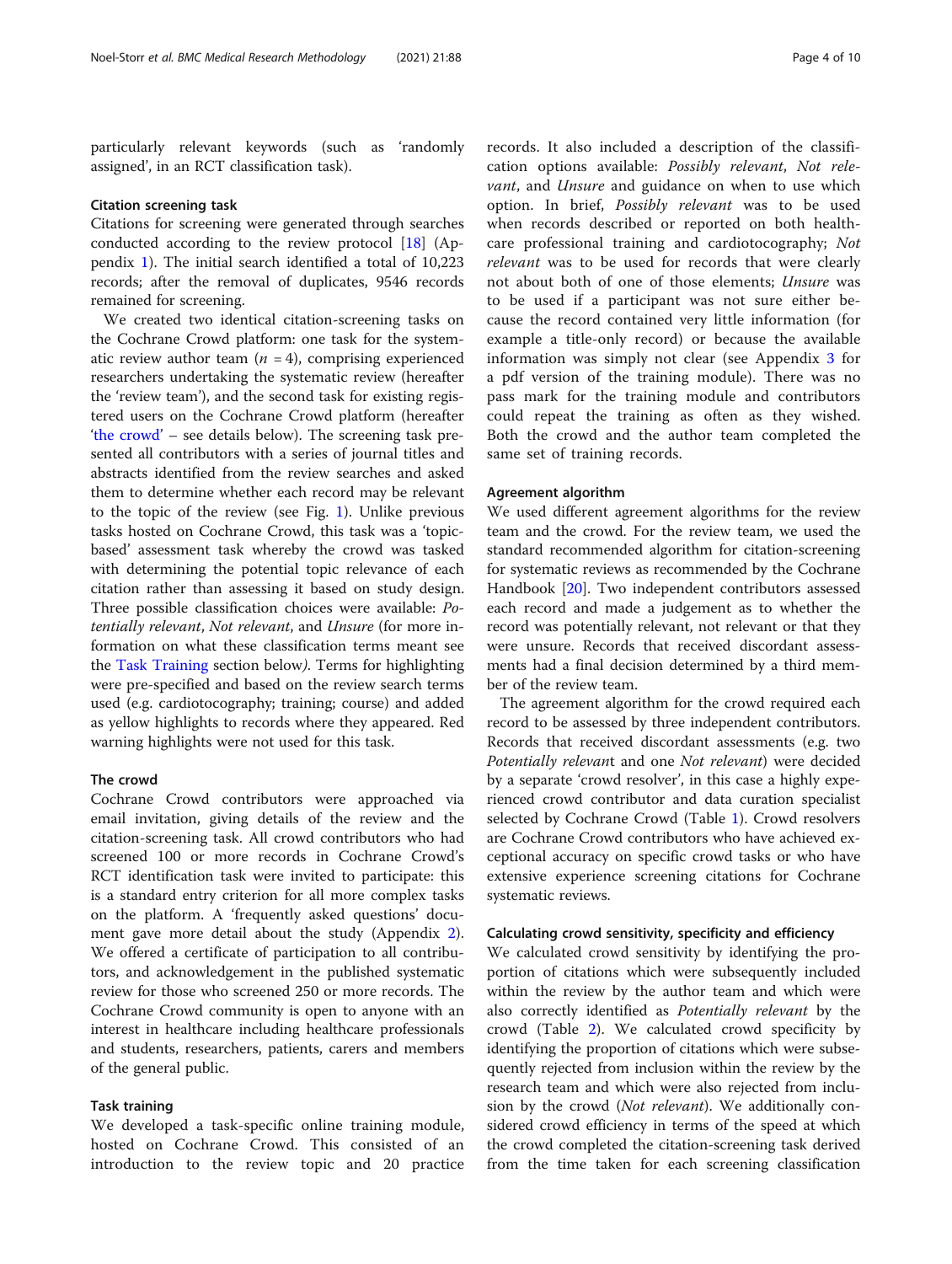| Decision 1           | Decision 2           | Decision 3           | <b>Final decision</b> |
|----------------------|----------------------|----------------------|-----------------------|
| Potentially relevant | Potentially relevant | Potentially relevant | Potentially relevant  |
| Not relevant         | Not relevant         | Not relevant         | Not relevant          |
| Potentially relevant | Potentially relevant | Not relevant         | Resolver decision     |
| Potentially relevant | Not relevant         | Not applicable       | Resolver decision     |
| Not relevant         | Not relevant         | Potentially relevant | Resolver decision     |
| Not relevant         | Potentially relevant | Not applicable       | Resolver decision     |
| Unsure               | Not applicable       | Not applicable       | Resolver decision     |

<span id="page-4-0"></span>Table 1 The agreement algorithm used for the Crowd task. Breaks in the consecutive chain or any 'unsure' classification sends the records to resolvers to make the final decision

(automatically logged by the Cochrane Crowd platform) as well as the proportion of records which were sent to crowd resolvers for a final decision.

#### Replication of citation-screening task

Following completion of the citation-screening task by the crowd and assessment of the initial findings, we amended the crowd agreement algorithm to include two resolvers acting independently (rather than one resolver, as used the first round). In this replication exercise, the two resolvers each screened all records that needed resolving. Where there was a disagreement between resolver classifications (i.e. one Potentially relevant resolver classification and one Not relevant resolver classification, since resolvers could not classify a citation as Unsure), the citation was to be kept in. We then repeated the citation-screening task for the crowd, using the adjusted resolver algorithm. As before, we invited all registered users of Cochrane Crowd who had screened 100 or more records in the RCT identification task. Those who had already taken part in the first round were excluded.

#### Evaluation questionnaire

Outcome

In order to evaluate crowd motivations and engagement, all crowd contributors (in both the original and replication task) were asked to complete a brief online survey at the end of the task. The questionnaire covered areas including motivation to participate; experience of

Table 2 Outcome variables assessed

Definition

citation-screening; and brief socio-demographic details. Most questions were picklist-type questions but with many providing a free text option in addition. All questions were optional (Appendix [4](#page-8-0)).

#### Results

### Citation-screening task

#### **Contributors**

Within the review team, three researchers undertook the screening task, and one researcher acted as resolver. We invited 903 Cochrane Crowd contributors to take part in citation-screening; of these, 78 (9%) participated, with 48 (62%) screening over 250 records each. An additional contributor acted as the resolver. The response rate to the post-task survey was 63/78 (81%). Fifty-one percent of respondents worked in a health-related area, 10% were patients, and 5% were carers.

#### Crowd sensitivity

Following citation-screening, the review team classified 222 of the 9546 records as Potentially relevant to the review, whilst the crowd classified 173 records as Potentially relevant (Fig. [2\)](#page-5-0). Following full-text assessment of the 222 Potentially relevant citations, the review team identified 50 studies for inclusion within the review. All 50 studies had been classified by individual crowd contributors as either Potentially relevant or Unsure. However, eight of these studies which received at least one *Unsure* classification or conflicting classifications by crowd contributors

| variable                 |                                                                                                                                                                                                                                                                                                                                                                                                                          |
|--------------------------|--------------------------------------------------------------------------------------------------------------------------------------------------------------------------------------------------------------------------------------------------------------------------------------------------------------------------------------------------------------------------------------------------------------------------|
| Final sensitivity        | The number of citations deemed relevant by the research team (included in the final set of studies for the review after both<br>screening and full-text review) that were correctly identified by the crowd (true positives), divided by the number of true positives<br>plus the number of citations included in the final set of studies by the research team that were not included by the crowd (false<br>negative). |
| Screening<br>specificity | The number of citations excluded by the crowd that were also excluded from the final set of studies by the research team (true<br>negative), divided by the number of true negatives plus the number of citations included by the crowd that were not deemed<br>relevant by the research team after both screening and full-text review (false positive).                                                                |
| Efficiency               | Total time taken for the crowd versus the research team to complete the screening task.                                                                                                                                                                                                                                                                                                                                  |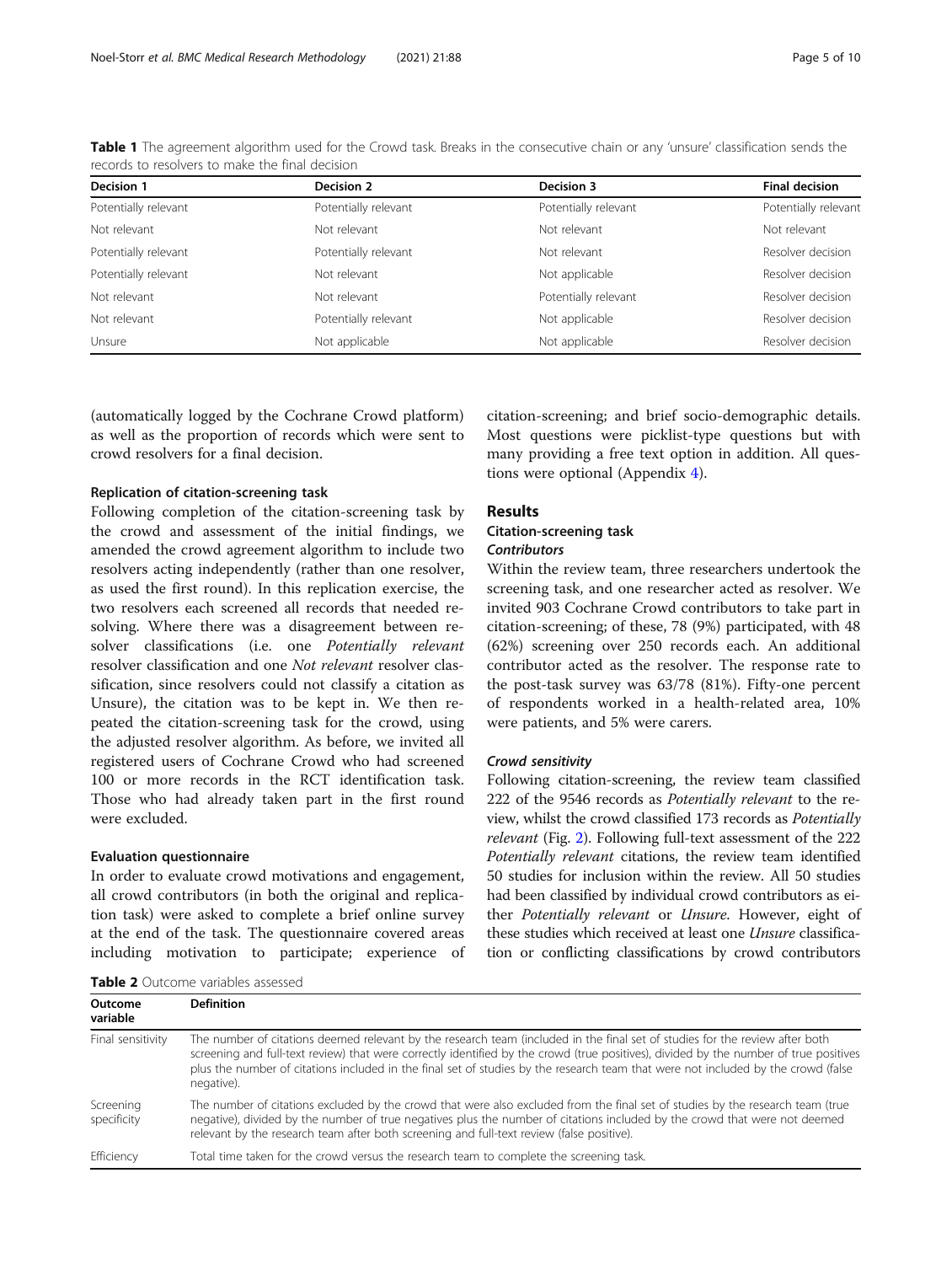<span id="page-5-0"></span>

were subsequently rejected by the crowd resolver. This reduced overall crowd sensitivity to 84%.

#### Crowd specificity

The review team rejected 9324 records at the citationscreening stage, and a further 172 at the full-text stage, bringing the total rejected by the author team to 9493. The crowd rejected 9373 records at the citationscreening stage, leading to a crowd specificity of 98.6%.

#### Crowd efficiency

The crowd took a total of 33 h from when the task went live on Cochrane Crowd to complete screening of the 9546 records. This included the resolution of records where the crowd had discordant classifications or had classified a record as Unsure. The review team took a total of 410 h to complete screening. However, crowd contributors took longer on average to screen an individual record compared to a member of the core author team (mean of 6.06 s per record for the crowd compared to 3.97 s per record for the core author team). For the crowd task, 677 (7.09%) records needed resolving; in the review team task 420 (4.39%) records needed to be resolved.

#### Replication of citation-screening task

The citation-screening task was replicated to assess consistency of crowd performance, and to evaluate a different agreement algorithm whereby two resolvers rather than one resolver assessed all records that needed resolving. This was because in the original task, resolver error had led to a reduction in crowd sensitivity.

Eighty-five participants contributed to the replication task. None of the 85 contributors for this task had taken part in the original task. There was little variation in the background of contributors in the replication study

compared to the original contributors (Fig. [3\)](#page-6-0). The response rate to the post-task survey for the replication task was 64/85 (75%). Of those responders, 58% of respondents worked in a health-related area, 6% were patients, and 3% percent were carers.

The crowd took 48 h to complete the second citationscreening task. 889 (9.3%) records of the 9546 screened were referred to the crowd resolvers, either due to discordant or Unsure classifications. No included study referred to the resolvers was subsequently rejected. Two previously included studies were however rejected by the crowd during the replicated task. Crowd sensitivity improved from 84% in the original study to 96% (48 out of the 50 studies correctly classified as Potentially relevant) in the replication study. The crowd's specificity in the replication task was similar to the original value, at 98.4% in the repeated study compared to 98.6% in the original study.

#### Crowd engagement

The primary motivation to participate amongst respondents to the questionnaire was 'to do something for a well-respected organisation'. This was followed by the chance to get acknowledgement on a review. 97% of respondents reported enjoying the task in both the original and replication task surveys, and a similar proportion, again for both surveys, said that they found the task either easy or very easy (84% for the original task and 90% for the replication task). None of the respondents reported that they found the task difficult.

When asked whether they preferred the usual RCT identification task available in Cochrane Crowd or the new topic-focused task, the responses were evenly split between preferring the new topic-focused task or liking both tasks. Only 10% reported that they definitely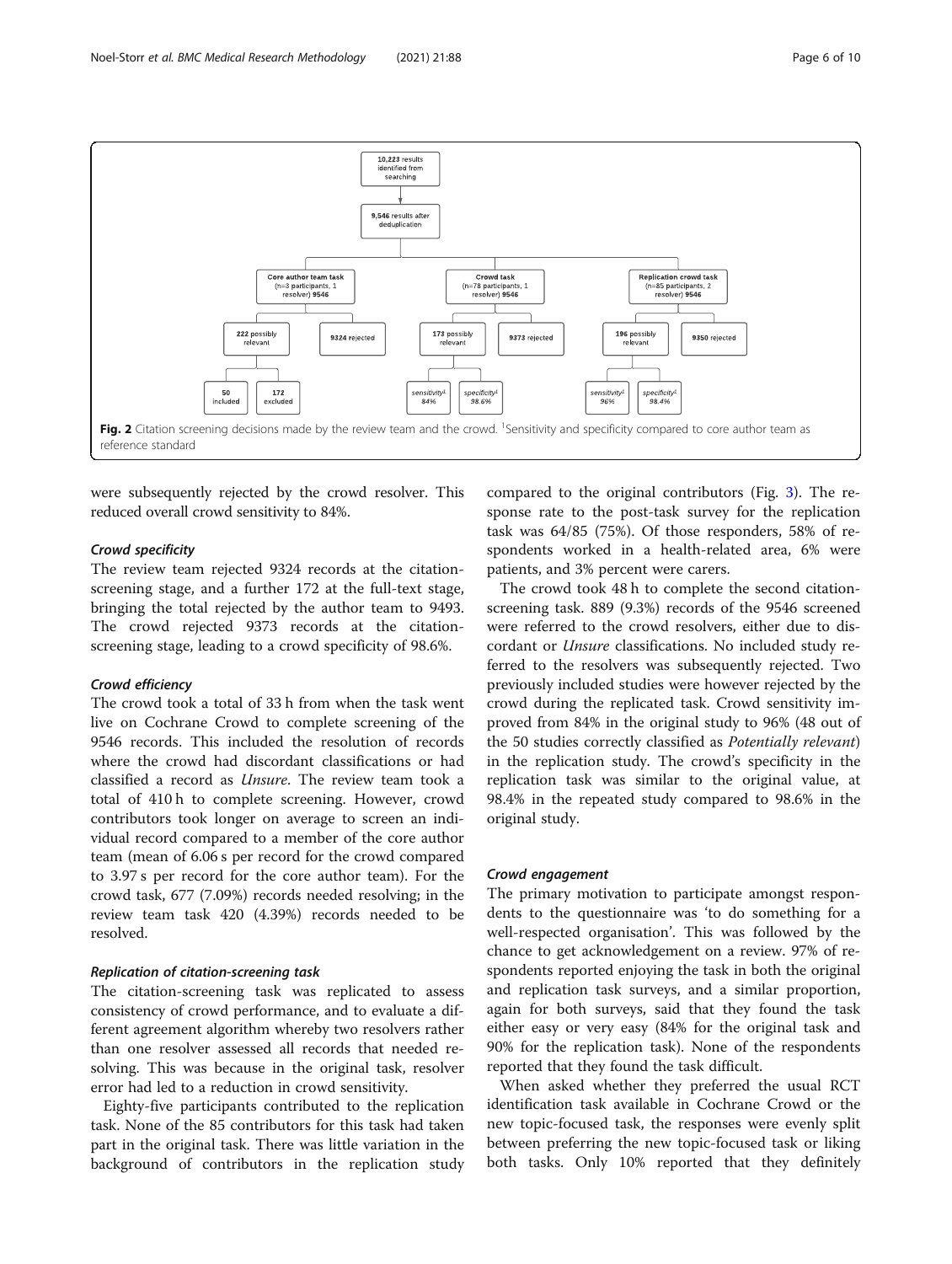<span id="page-6-0"></span>

preferred the RCT identification task (for the replication task, only 6% preferred the RCT task).

When asked about the use of highlighted words and phrases, 92% of respondents felt that they had been useful. This was also the case for the replicated task where 89% of respondents felt they had found them useful. At the end of the survey people had the chance to make any further comments. Thirty-six people made comments, with the vast majority reflecting their enjoyment of the task or the satisfaction of being involved in the feasibility study:

"I thought this was an excellent pilot project. If these were offered more frequently, I would assign my students to participate"

"I think it is a very useful way to spend half an hour when I have the spare time, it made me feel connected, and it seemed to achieve a lot for the review"

"Please do more. Please keep doing this. I feel much more connected to things, being offered a role however small in somebody's research, I value this immensely."

"Was good to have a smaller task on offer as it felt more 'doable' and that my contribution would really make a difference"

#### **Discussion**

In this feasibility study examining the potential for crowdsourcing citation-screening in a mixed studies

systematic review, crowd contributors correctly identified between 84% and 96% of citations included in the completed review, and 99% of citations which were not included. On both occasions, citation-screening was completed by the crowd in 2 days or less. These results compare very favourably to other studies exploring topic-based crowd citation-screening and time outcomes [[9,](#page-9-0) [11,](#page-9-0) [21\]](#page-9-0) though direct comparisons are difficult due to the variation in review types and tasks being evaluated.

Whilst the sensitivity and specificity of the crowd appear high, there were misclassifications made by both contributors and resolvers when compared to the decisions of the review team. In the first citation-screening task, eight studies identified as potentially relevant by the crowd, and included in the review by the review team, were later rejected by the crowd resolver. In the replication task, the crowd collectively rejected two studies included in the review by the review team. With a strengthening of the resolver function in the replication task (with two resolvers working independently, rather than one resolver), no included studies that needed resolving were rejected, suggesting crowd sensitivity was boosted by the use of a more robust agreement algorithm. In part, this may be due to a decreased risk of screening fatigue with more than one resolver available to adjudicate screening disagreements or uncertainties [\[22\]](#page-9-0) but also, as two recent studies have confirmed, a single screener (versus dual screening) is likely to miss includable studies [\[23,](#page-9-0) [24](#page-9-0)].

Both of the studies rejected by the crowd in the replication task [[25](#page-9-0), [26\]](#page-9-0) were amongst the eight rejected by the resolver in the first round of the study. Rejection of these papers by the crowd may have been influenced by the highlighting of words and phrases in the records. The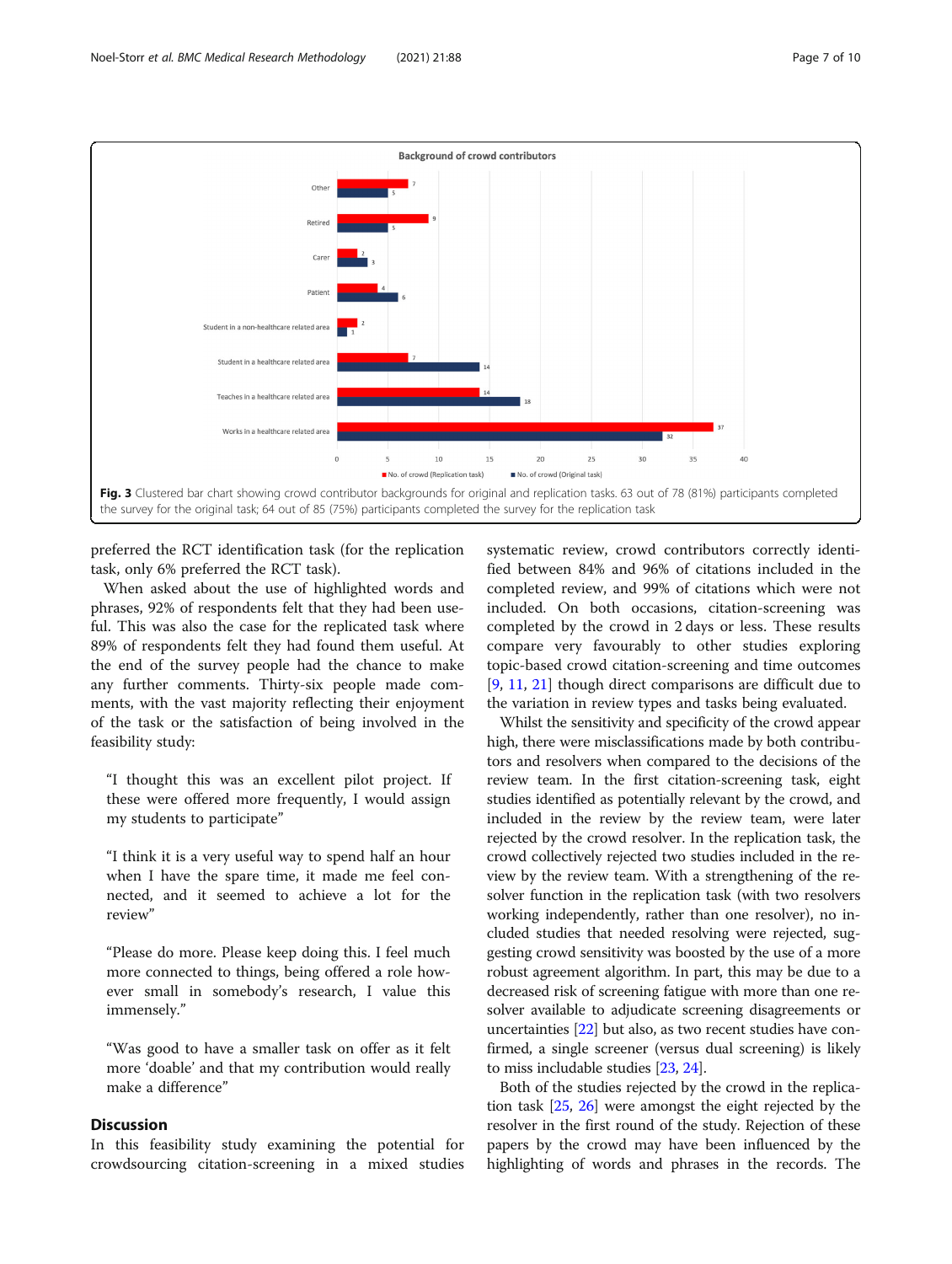record for Blomberg 2016, contained only one highlighted word ('training'), whilst the Byford 2014 paper contained no highlighted words. In comparison, the records for other studies identified through screening tended to contain a larger number of highlighted words.

The relative speed of the crowd in completing the citation-screening was similar to previous tasks undertaken by Cochrane Crowd. In a series of pilot studies run in July 2017, contributors were tasked with screening search results for four Cochrane reviews. The number of results to screen within each review ranged from approximately 1000 to 6000: the mean time taken by the crowd to complete citation-screening was 24 hours [\[27](#page-9-0)]. Such speed enables a review team to move rapidly from search results to full-text screening: an advantage when the time taken to complete many reviews means searches have to be updated and further screening and data extraction undertaken prior to publication. Whilst the increased speed of screening raises the potential for time and cost savings through using crowdsourcing, this does not account for the time taken to design, build and pilot the training and instructions for each review. This training was 'bespoke', customised to the review, marking a departure from the RCT identification tasks normally hosted on Cochrane Crowd, and thus more resource intensive to develop. Therefore, the trade-off between speed of crowd screening and resources to enable crowd screening needs further scrutiny. With searches for mixed studies reviews often generating very high numbers of search results to assess, the time spent creating customised topic-based training modules might be well justified.

An alternative approach to crowd citation-screening might be to reframe the nature of the crowd screening task itself. This study, like others before it, asked the crowd to screen search results against the same criteria used by the core author team. This provides good comparative data for crowd performance calculations. However, a more effective approach may be to ask crowd screeners to focus on the identification of very off-topic citations, changing the overarching question from "Does the record look potentially relevant?" to "Is the record obviously not relevant?". Approaching crowd tasks for complex reviews in this way might make the compilation of the training module less time and resource intensive, as well as improving crowd sensitivity. The obvious detrimental impact would be on specificity, as a greater proportion of irrelevant records would be kept in. However, following 'first pass screening' from crowd contributors, author teams would be able to undertake titleabstract screening of a substantially smaller number of remaining records with a higher prevalence of potentially relevant records. To our knowledge, this approach has not been explored.

Another approach may be to explore the role of machine learning in combination with crowd effort. Machine learning classifiers are being used increasingly to help identify RCTs and other study designs [[28](#page-9-0)–[31](#page-9-0)]. Within a mixed studies context, the main challenge would be generating enough high-quality training data for the machine. However, for searches that retrieve a high volume of hits it may be feasible to build a machine learning model from a portion of crowd- or authorscreened records, that could then either help to prioritise/rank remaining records by likelihood of relevance or be calibrated at a safe cut-off point to automatically remove the very low-scoring records.

Our findings are inevitably limited by their dependence on citation-screening of search results from only one systematic review. Different search results from different reviews may generate different sensitivity and specificity estimates in crowdsourced citation-screening. However, it is notable that there is little published evidence on how screening decisions vary: different expert review teams could also be anticipated to make different screening decisions when presented with the same set of search results. With a complex mixed studies review, the likelihood of human error, whether from the crowd or the 'expert' review team, is further increased: there is often limited information in abstracts to judge topical relevance. It is not clear what an acceptable level of crowd accuracy is, to be able to confidently use crowdsourcing without comparing crowd decisions to those of an expert review team. For reviews of evidence of effectiveness, there may be very little tolerance for divergence of decisions. For other reviews – such as the current example on training in the use of cardiotocography – overall review results may be little influenced by the inclusion or exclusion of a few studies of marginal quality and depth of information. The level of error deemed to be acceptable in relation to a specific degree of time saving may depend on both the type of review being conducted and the breadth and volume of potentially includable studies. These are factors that require determining if crowdsourcing in this way is to become an acceptable model of research contribution.

Finally, In terms of the generalisability of these results we should address the characteristics of the crowd participants. Whilst we recruited a non-selective crowd (contributors did not need to have any topic knowledge or expertise to be able to participate) we can see from the survey responses that many participants did have a healthcare background which may have made the task easier. In addition, in order to be able to participate in this study, potential participants had to have completed 100 assessments in another Cochrane Crowd task, RCT Identification. The RCT Identification task on Cochrane Crowd requires contributed to complete a brief training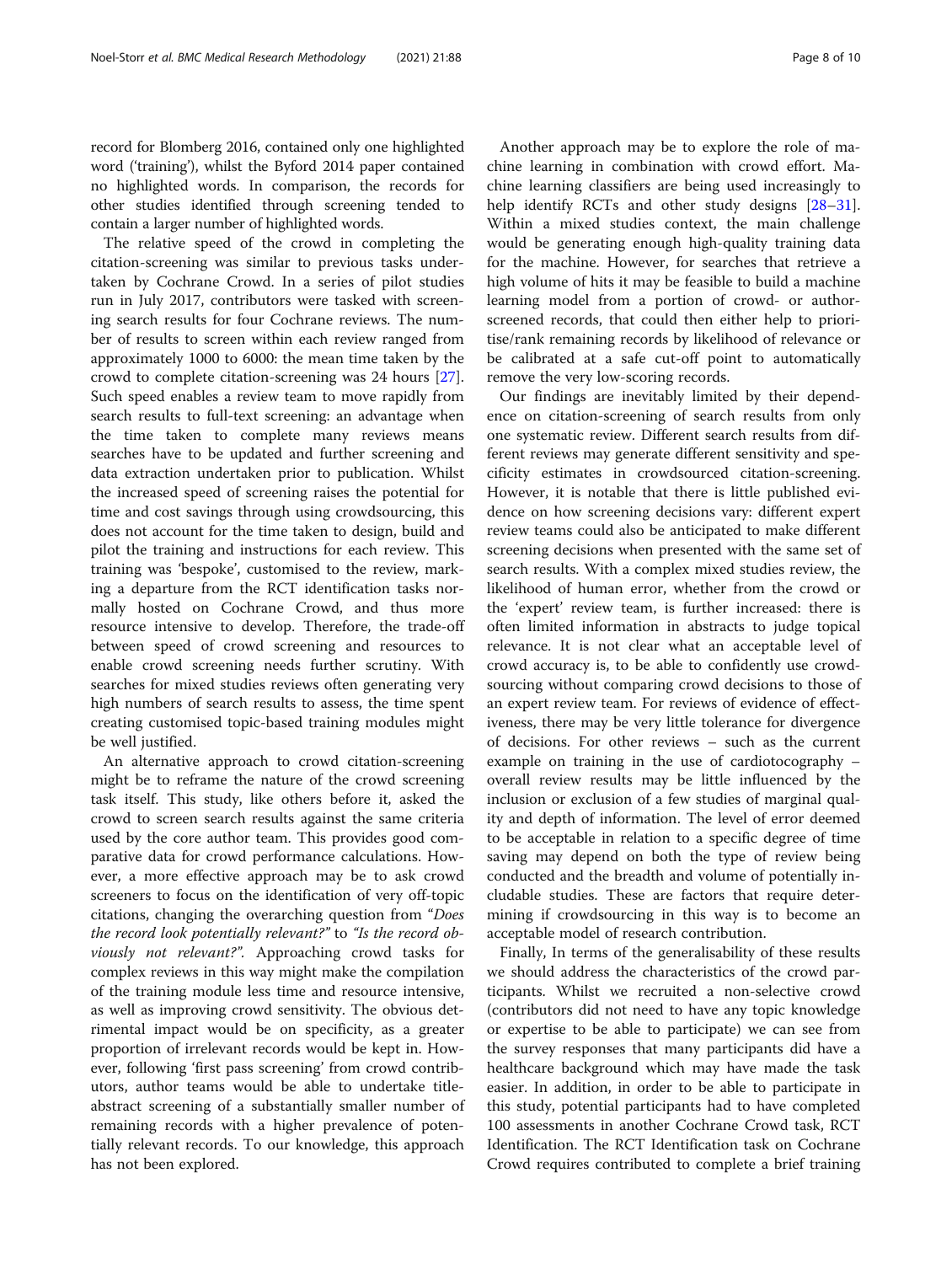<span id="page-8-0"></span>module made up of 20 practice records. While this task is different from the study task, it does mean that the participants were already familiar with screening citations within Cochrane Crowd. We therefore must exercise caution in generalising that a crowd consisting of either fewer healthcare professionals or those without any experience of screening citations, would perform as successfully.

Finally, the very positive responses from this study's participants were highly encouraging. However, successful, widespread implementation of crowdsourcing in this way brings with it a number of important ethical considerations. Providing meaningful opportunities for people to get involved with the research process must be matched by appropriate measures of acknowledgement and reward. In this study named acknowledgement in the review proved a suitable reward but as crowdsourced tasks become more involving or challenging, as they no doubt will, it stands that the requisite reward should be greater. This then potentially presents a conflict with current academic publishing guidance, with criteria for authorship often requiring full involvement of all authors across all or many parts of the study. In some circumstances, payment might be appropriate, yet micro-payment or piece-rate models such as those used by Amazon Mechanical Turk have come under fire in recent years with studies revealing poor working conditions of an "unrecognised labour" [[32](#page-9-0), [33](#page-9-0)]. As crowdsourcing in this way becomes more accepted as an accurate and efficient method of study identification, these ethical factors will need to be understood and addressed in parallel, for the benefit of both contributor and task proposer alike.

#### Conclusion

In support of a complex mixed-studies systematic review, a non-specialist crowd tasked with undertaking citation-screening performed well in terms of both accuracy and efficiency measures. Importantly, crowd members reported that they enjoyed being part of the review production process.

Further research is required to develop effective approaches to pre-task training for contributors to crowdsourced citation-screening projects, the refinement of agreement algorithms, and establishing 'acceptable' levels of performance (for example, by investigating the variation in performance by both crowd and 'expert' screening teams, such as clinicians).

Review teams, particularly those engaged in locating a broad range of evidence types, face significant challenges from information overload and long production times. With further refinements in its approach, crowdsourcing may offer significant advantages in terms of time-saving, building capacity, engagement with the wider evidence community and beyond, with a minimal loss to quality.

#### Supplementary Information

The online version contains supplementary material available at [https://doi.](https://doi.org/10.1186/s12874-021-01271-4) [org/10.1186/s12874-021-01271-4.](https://doi.org/10.1186/s12874-021-01271-4)

| <b>Additional file 1.</b> |  |
|---------------------------|--|
| <b>Additional file 2.</b> |  |
| <b>Additional file 3.</b> |  |
| <b>Additional file 4.</b> |  |
| <b>Additional file 5.</b> |  |

#### Acknowledgements

We would like to acknowledge the brilliant contribution of the Cochrane Crowd community and the work of the crowd resolvers involved in this research study.

#### Authors' contributions

Anna Noel-Storr: conceptualisation, methodology, investigation, data curation, visualisation, supervision, writing – original draft preparation. Patrick Redmond: conceptualisation, methodology, resources, data curation, writing – reviewing and editing. Guillaume Lamé: conceptualisation, methodology, data curation, writing – reviewing and editing. Elisa Liberati: conceptualisation, data curation, writing – reviewing and editing. Sarah Kelly: conceptualisation, methodology, data curation, visualisation, writing – reviewing and editing. Lucy Miller: conceptualisation, data curation, writing – reviewing and editing. Gordon Dooley: conceptualisation, data curation, writing – reviewing and editing. Andy Paterson: conceptualisation, methodology, writing – reviewing and editing. Jenni Burt: conceptualisation, methodology, investigation, data curation, supervision, writing - reviewing and editing. The author(s) read and approved the final manuscript.

#### Funding

This research was funded by The Healthcare Improvement Studies Institute (THIS Institute), University of Cambridge. THIS Institute is supported by the Health Foundation, an independent charity committed to bringing about better health and healthcare for people in the UK.

#### Availability of data and materials

The data used and/or analysed during the current study are included in this published article (Appendix 5).

#### **Declarations**

#### Ethics approval and consent to participate

Written informed consent was not required for this study. Ethics approval was sought and granted for the qualitative component of the study. The study was carried out in accordance with the Declaration of Helsinki and approved by the University of Cambridge Psychology Research Ethics Committee on 27 March 2018; Reference number: PRE.2018.026.

#### Consent for publication

Not applicable

#### Competing interests

I declare that the authors have no competing interests as defined by BMC, or other interests that might be perceived to influence the results and/or discussion reported in this paper.

#### Author details

<sup>1</sup> Cochrane Dementia and Cognitive Improvement Group, Radcliffe Department of Medicine, University of Oxford, Oxford OX3 9DU, UK. <sup>2</sup>NIHF ACL in General Practice, School of Population Health & Environmental Sciences, Kings College London, London, UK. <sup>3</sup>Laboratoire Genie Industriel CentraleSupélec, Université Paris-Saclay, 91190 Gif-sur-Yvette, France. <sup>4</sup>The Healthcare Improvement Studies Institute (THIS Institute), University of Cambridge, Cambridge Biomedical Campus, Cambridge, UK.<sup>5</sup>University Division of Anaesthesia at Addenbrooke's, University of Cambridge, Cambridge, UK. <sup>6</sup>Metaxis Ltd, Elmbank Offices, Main Road Curbridge, Witney, Oxfordshire OX29 7NT, UK.